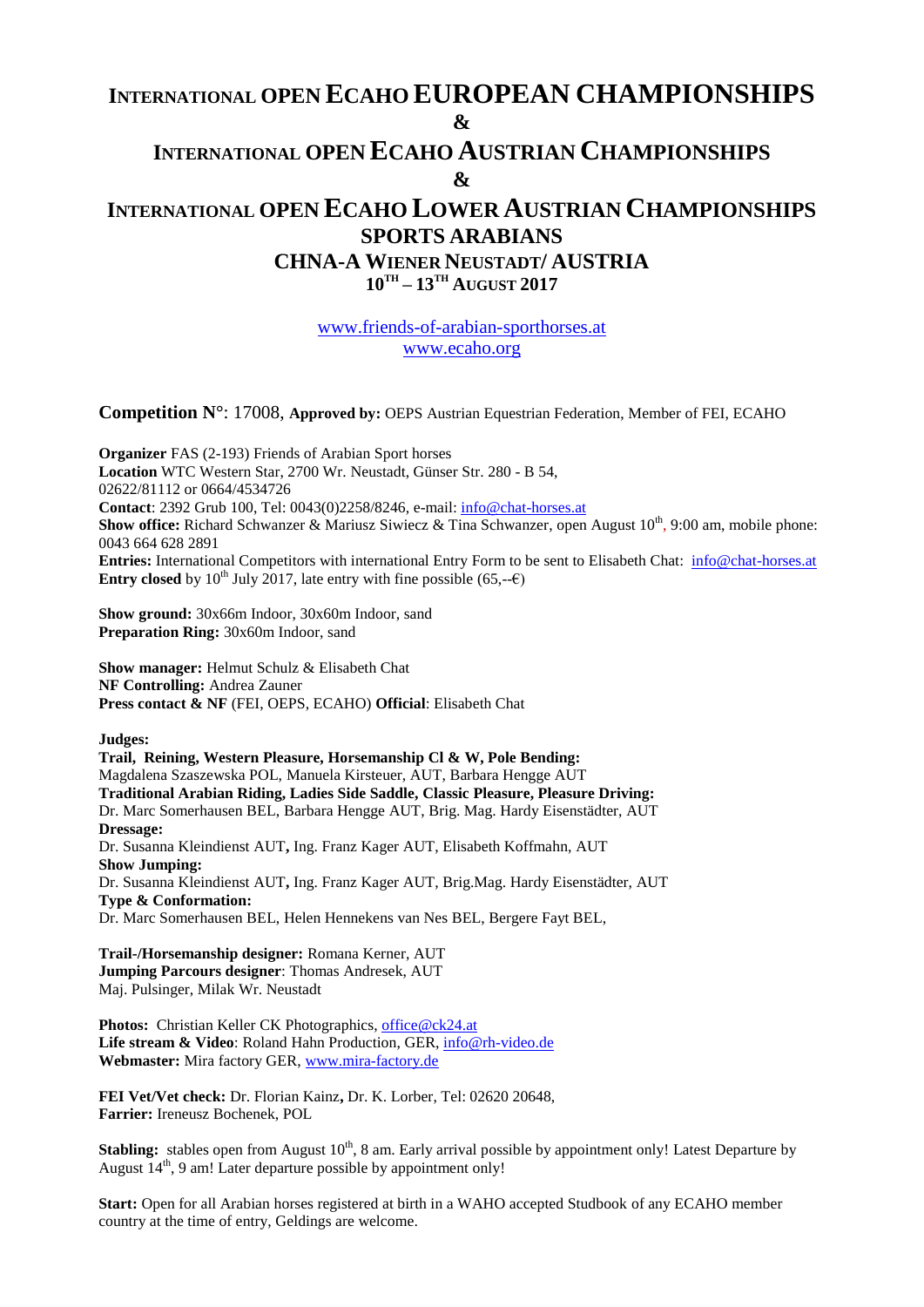**Show jumping:** Pony distances, Time & Faults, Jump off in case of tie, Indoor arena Sand, 30 x 60m.

**Fees:**

**Nomination:** all competitions/classes and paid warm-up  $\epsilon$  12,--, Additional  $\epsilon$  1,-- OEPS/FN Sports Sponsoring Fee. **Entry fee:** Lower Austrian Championship  $\in$  25,-- (10.8.+11.8.), Austrian Championship  $\in$  35,-- (12.8.), **European Championship**  $\in$  45,-- (13.8.), **Charity Fun Class**  $\in$  20,-- (12.8.)

**Stables:** Competition Stables, solid stables with automatic water and feeder and shavings for first bedding,  $\epsilon$  155,-for four days (starting Aug. 10<sup>th</sup>, 8 am, ending Aug. 14<sup>th</sup>, 9 am). Each additional day  $\epsilon$  35,-- including final cleaning. Stables for one day only  $\epsilon$  80,--

Bedding shavings first bedding and additional shavings free!

Stables are obligatory. No horses on trucks, trailers or tents allowed!

**Horse food**: bale of hay  $\in$  10,-- (approx. 25 kg).

**Camping lot** (with electricity, showers, toilets and camping lot. € 45,--/weekend, reserved along with entry form (limited number available)

#### **Payment:**

International Competitors send the partly entry fee  $\epsilon$  100, by banking transfer. See Entry Form.

**Entry forms** to be downloaded from: ECAHO [www.ecaho.org,](http://www.ecaho.org/) or [www.friends-of-arabian-sporthorses.at](http://www.friends-of-arabian-sporthorses.at/) or send on request by [info@chat-horses.at](mailto:info@chat-horses.at)

**Special Rules & Regulations:** For all horses the horse's passport has to be shown at the show office. Take care that the passport is completely filled out including the drawings! All horses have to have a correct vaccination history against influenza, every twelve month including the correct basic vaccination. Last vaccination not longer than six months ago.

Dogs are allowed on the showground only on a leash.

The final time schedule and order of competitions are available during the event at the show office. Cancellations or any changes of competitions (e.g. reordering, 2 in 1 classes, etc.) are in the responsibility of the show manager. Late Entries are possible. All competing horses have to be healthy and without any infectious deceases and for each horse a liability insurance is obligatory.

The Dressage competitions will be judged by three judges separately following the FEI rules**.**

**Competitors are allowed to compete in all levels with a guest licence by AEF. Foreign horses will get a special permit for competing by the Austrian Equestrian Ass.** Organized by FAS free of charge.

**Rules:** ÖTO 2017, ECAHO Green Book 2017, FENA Westernreit-Reglement 2017, Vollblutaraber-Reglement ÖTO 2017. **[www.fena.at,](http://www.fena.at/)** FEI 2017

*ATTENTION: Show jumping & Pleasure Driving Competitions will be cancelled if there are less than 6 entries at the deadline of nomination***.**

### **International Open ECAHO European Championships**

**The Title Champion will be given for:** Dressage, Western Pleasure, Trail, Reining, Show Jumping, Classic Pleasure, Traditional Arabian Riding, Ladies Side Saddle (western & classic), Pleasure Driving, Western All Around & Classic All Around.

For the European Champion Title a minimum of three horses have to compete in the competition. Are there less horses, no Champion Title will be given. The competition will be a normal one.

For the Championship:  $1^{st}$  place: a sash and trophy,  $1^{st}$ -3<sup>rd</sup> place: a Gold, Silver, Bronze medal,  $1^{st}$ -6<sup>th</sup> place: a rosette All other competitions/classes:  $1<sup>st</sup> - 6<sup>th</sup>$  place: a rosette

### **International Open ECAHO Austrian Championships**

**The Title Champion will be given for:** Western Pleasure, Trail, Reining, Dressage, Show Jumping, Classic Pleasure, Traditional Arabian Riding, Ladies Side Saddle (western & classic), Pleasure Driving.

For the Title a minimum of three horses have to compete in the competition. Are there less horses, no Champion Title will be given. The competition will be a normal one.

For the Championship:  $1^{st}$  place: a sash,  $1^{st}$ -3<sup>rd</sup> place: a Gold, Silver, Bronze medal,  $1^{st}$ -6<sup>th</sup> place: a rosette

# **International Open ECAHO Lower Austrian Championships**

**The Title Champion will be given for:** Western Pleasure, Trail, Reining, Dressage, Show Jumping, Classic Pleasure, Traditional Arabian Riding, Ladies Side Saddle (western& classic), Pleasure Driving.

For the Title a minimum of three horses have to compete in the competition. Are there less horses, no Champion Title will be given. The competition will be a normal one.

For the Championship:  $1^{st}$  place: a sash,  $1^{st}$ -3<sup>rd</sup> place: a Gold, Silver, Bronze medal,  $1^{st}$ -6<sup>th</sup> place: a rosette